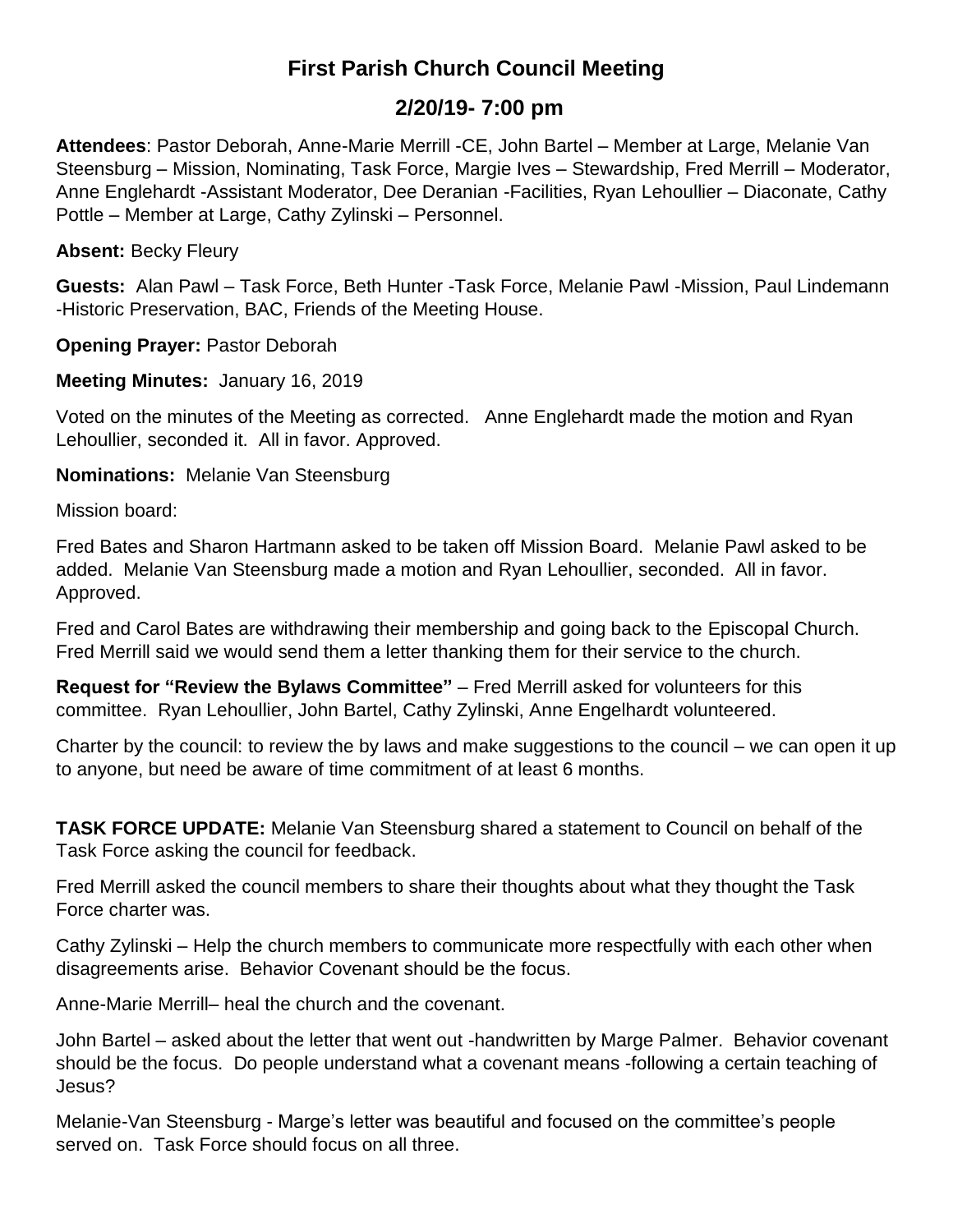Pastor Deborah – move forward with the work that Dr. Reynolds started. The behavior covenant should be the focus.

Fred Merrill - Marge Palmer 's letter was good– follow up on communications -training – behavior covenant should be the focus.

Cathy Pottle – the behavior covenant and communicate with each other – not go around each one to be.

Anne Engelhardt – the task force where do we go from here after the annual meeting – what do we want our church to be – communications -boundaries – strategic plan. We needed to put a foundation in first – a behavior covenant – communication event – strategic plan

Dee Deranian - communication – behavior covenant should be focus. Anything we can do to prevent a reoccurrence.

Ryan Lehoullier – moving forward in healthy and effective communication – living as we are charged in the bible. Agrees that behavior covenant and strategic plan are plan. Trying to move forward supporting the people who were still here.

Fred Merrill – we gave the task force a very vague charge to plan to move forward. Focus should be on moving forward – welcome all but not focus so much on the past.

Alan Pawl – move forward to create an environment that will allow the church to move forward and not repeat the mistakes of the past. We as a task force made the decision that this was the way to go. The behavior covenant was a proposed document – open to discussion. The task was to move the church forward not to keep going back.

Beth Hunter -Moving Forward Task Force – behavior covenant -strategic planning – get the foundation so we can move forward communicating in an effective way. Invite people who want to be on the committee.

Melanie Pawl – I questioned whether this is my church because of the unrest. It is important that all are welcome, but we need to move forward – behavior covenant.

Paul Lindemann – should focus on areas that had led to concerns – Ministry of Care is example of what we have done to address this one area.

Fred Merrill–Can we agree that the Task Force Charter is – Focus is on moving forward, creating the behavior covenant, behavior model and communication as well as a strategic plan for the church?

All members agreed.

### **Financial Statements** -

Deficits of \$8,858.27– we prepaid insurance, oil, snow plowing. Becky Fleury shared with Fred Merrill that this not uncommon at this time of year due to oil, snow plowing, and we have already paid property tax for the full year.

### **Friends of the Meeting House:**

Kevin Gordon has been voted onto the board – one seat open.

Paul Lindeman – shared all the activities for Founder's Weekend – April 12-14<sup>th</sup>. Thursday, February  $21<sup>st</sup>$  is crane day – 7 am. The bell will go back up in the Belfry.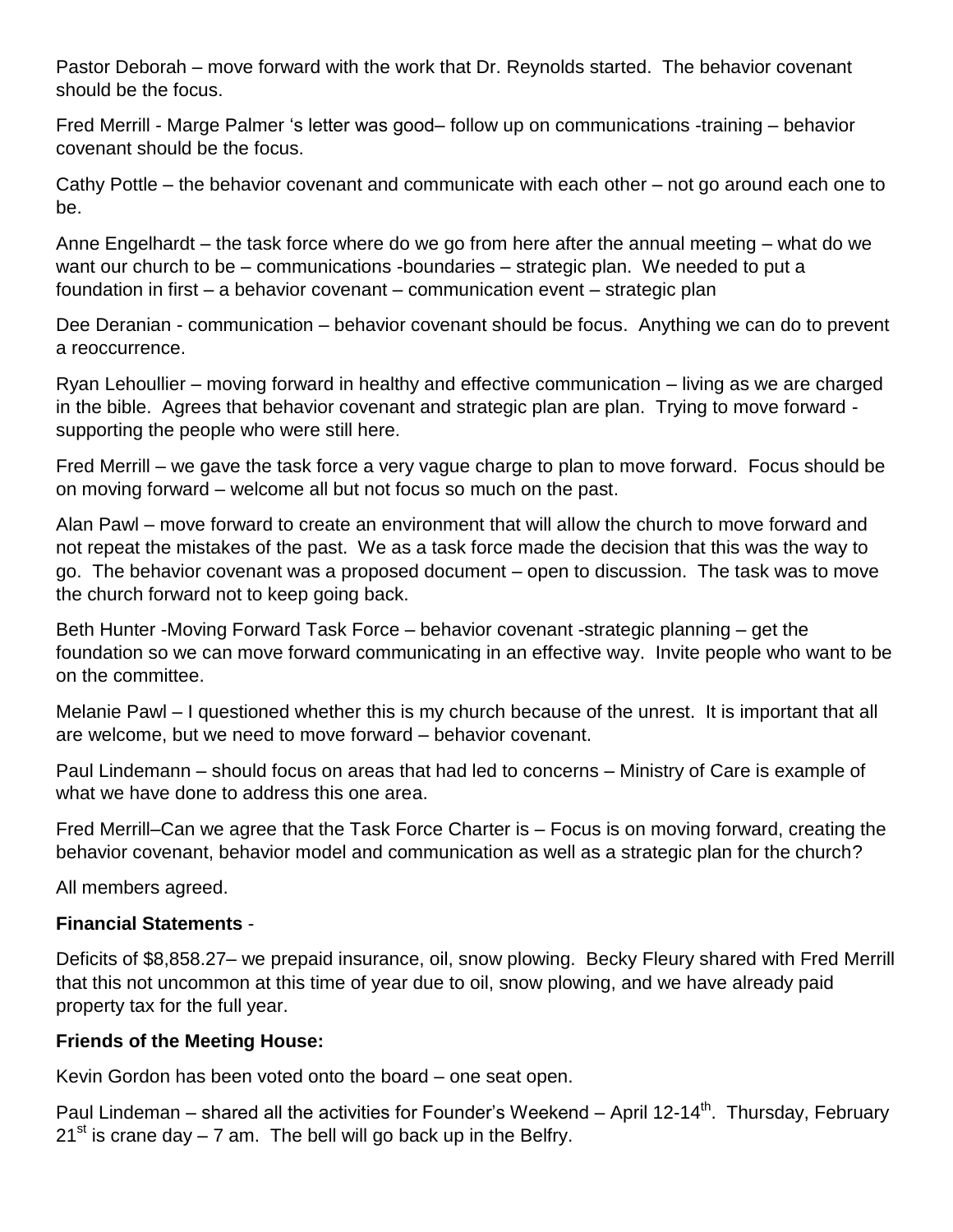Paul Lindeman reviewed the finances for preservation work. Rehab funds are needed almost \$63,000. We will need to pay attention to cash flow from LCHIP.

Some options were discussed – Adding to the Loan –increase the loan from \$2,050 to \$2,368 a month. Investments – Facilities Capital Campaign Money.

Council already agreed to allow them to use the loan as needed for the Tower. This will carry us to May.

We need the commitment from council in order to sign the contract for the tower. Fred Merrill– we need an assurance from the Friends of the Meeting House that if we gave them the Facility Money they won't spend anymore until we have received the funds back.

Anne Englehardt asked that we look at how much money that we make on our investment's vs adding to the loan when we come to that point.

Ryan Lehoullier asked about the Facilities money and whether they completed the HVAC system.

Dee Deranian –the remaining money is largely an emergency fund.

Paul Lindeman – we need a commitment to continue the project. We do have a second extension from the LCHIP people -they have been very supportive, but we need to continue, or we will be asked to give the money back.

Fred Merrill– if we pull out of the investment fund, I would want to put the money back in as soon as fund raising comes in.

Anne-Marie Merrill– If you pull it out of the investments does this impact groups that receive money on a rotating basis?

Fred Merrill – no this is investment that is open.

Ryan Lehoullier – made a motion to use these resources (Loan, Faculties, Investments) to cover these expenses so we don't have to pay back the LCHIP funding. Dee Deranian made a second. All in favor. All agreed.

Weather Vane – needs some work - \$3-\$5k Found a gold leaf donor (\$900) – if we could find the funding now, we don't have to have another crane. Should it be re-gilded or just put back up there? Council agreed that we won't pay for this but if the Friends can find someone to re-gild it that is fine.

Next Month we will start discussion about a capital campaign.

#### **Pastor's Report – Pastor Deborah provided her written report.**

We do have some former Pastors coming to the Founder's Weekend worship services. There will be Ecumenical Interfaith Service at 1:00 pm.

#### **Round Table –**

Melanie Van Steensburg - Mission – new respect for the work Council does. Hope to have new members soon.

John Bartel– no news today.

Margie Ives – KIT update – Game night after spaghetti dinner.

Cathy Zylinski -Personnel – We will be meeting to discuss Music position.